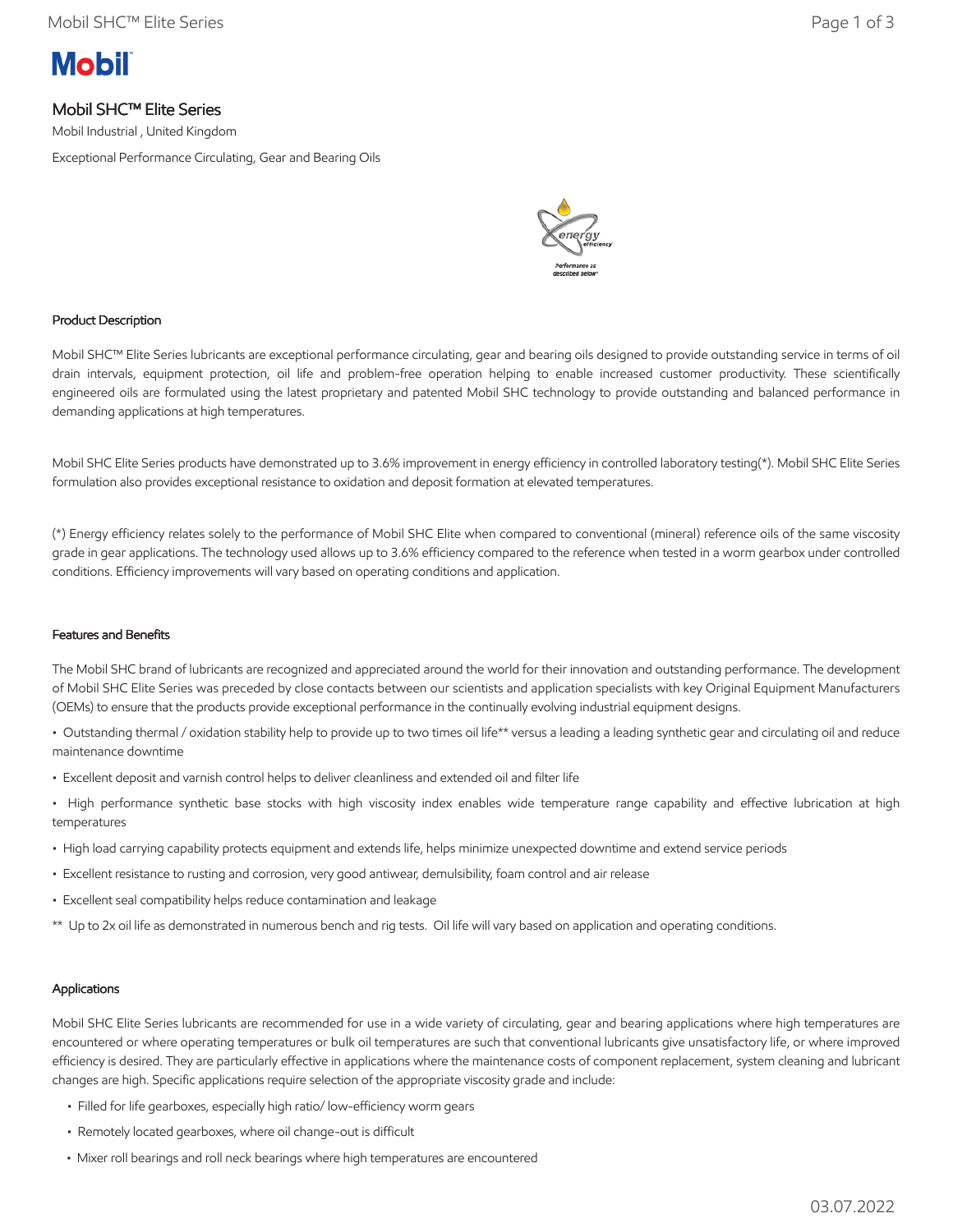# Mobil SHC™ Elite Series Page 2 of 3

- Plastic calendars
- Severe centrifuge applications, including marine centrifuges

 • Mobil SHC Elite 150 and 220 are suitable for Oil Flooded Rotary Screw Compressors compressing natural gas, field gas gathering, CO2 and other process gasses used in the natural gas industry

#### Specifications and Approvals

| This product has the following approvals: | 150 | 220 | 320 |
|-------------------------------------------|-----|-----|-----|
| Fives Cincinnati P-59                     |     |     | Х   |
| Fives Cincinnati P-74                     |     | X   |     |
| Fives Cincinnati P-77                     |     |     |     |

| This product meets or exceeds the requirements of: | 150 | 220 | 320 |
|----------------------------------------------------|-----|-----|-----|
| AGMA 9005-F16                                      | Х   | X   | X   |
| DIN 51517-2:2018-09                                | X   | X   | Χ   |
| DIN 51517-3:2018-09                                | Х   | X   | X   |
| ISO L-CKD (ISO 12925-1:2018)                       | X   | X   | X   |

## Properties and Specifications

| Property                                               | 150            | 220            | 320            |
|--------------------------------------------------------|----------------|----------------|----------------|
| Grade                                                  | <b>ISO 150</b> | <b>ISO 220</b> | <b>ISO 320</b> |
| Appearance, AMS 1738                                   | Clear & Bright | Clear & Bright | Clear & Bright |
| Copper Strip Corrosion, 24 h, 121 C, Rating, ASTM D130 | 2A             | 2A             | 2A             |
| Density @ 15.6 C, g/ml, ASTM D4052                     | 0.870          | 0.872          | 0.873          |
| Emulsion, Time to 37 mL Water, 82 C, min, ASTM D1401   | 30             | 30             | 30             |
| FE8 wear test, V50 roller wear, mg, DIN 51819-3        | 2.5            | 1.5            |                |
| FZG Scuffing, Fail Load Stage, A/8.3/90, ISO 14635-1   | 12             | 13             | 13             |
| Flash Point, Cleveland Open Cup, °C, ASTM D92          | 266            | 272            | 278            |
| Foam, Sequence I, Stability, ml, ASTM D892             | $\mathbf 0$    | $\mathbf 0$    | $\mathbf{0}$   |
| Foam, Sequence I, Tendency, ml, ASTM D892              | 2094           | 20             | 20             |
| Foam, Sequence II, Stability, ml, ASTM D892            | $\mathbf 0$    | $\mathbf{0}$   | $\mathbf{0}$   |
| Foam, Sequence II, Tendency, ml, ASTM D892             | 50             | 50             | 50             |
| Foam, Sequence III, Stability, ml, ASTM D892           | $\mathbf 0$    | $\mathbf{0}$   | $\mathbf 0$    |